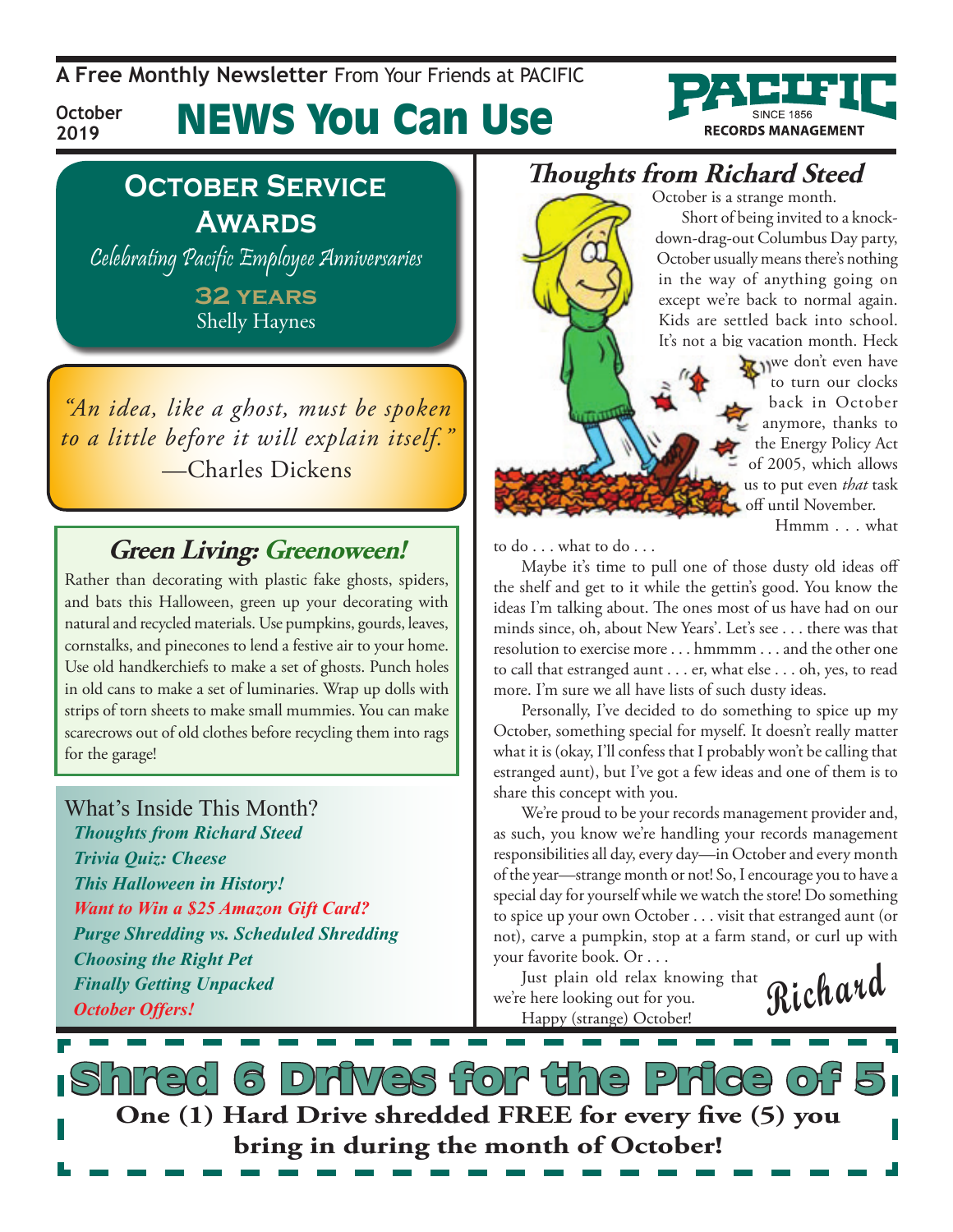

#### **Monkey Business**

A monkey walked up to the ice cream stand and ordered a sundae for \$1.50. He put down a ten dollar bill to pay.

The clerk thought, "What could a monkey know about money?" and handed the monkey only a dollar back in change.

The clerk watched as the monkey began to eat the sundae. "Say," he said, "we don't get many monkeys in here."

"Well," replied the monkey, "at these prices you won't get many more!"

## **Trivia Quiz: Cheese**

October is American Cheese Month. Celebrate this great event by testing how much you know about this popular dairy treat.

- 1. What country produces Oka cheese?
- 2. Roquefort is traditionally made from what animal's milk?
- 3. Rennet is used at the beginning of the cheese making process to form curds. What animal organ does rennet come from?
- 4. What small round French cheese comes with a red wax coating?
- 5. What do we call a cheese expert who most often is found working in a specialty or gourmet food shop?
- 6. Which country's citizens consume the most cheese annually?
- 7. What is the name of the cheese most often used to make lasagna?
- 8. Little Miss Muffet is said to have eaten her curds and whey. What cheese product was she likely eating?
- 9. Poutine is a French-Canadian dish that combines cheese curds and what?
- 10. Which country produces the most cheese?

*Answers on Back Page!*

### **This Halloween in History!**

- 1860 Juliet Low, founder of the Girl Scouts, was born in Savannah, Georgia.
- 1864 Nevada was admitted as the 36th U.S. state.
- 1892 Arthur Conan Doyle published his collection of mystery stories, "The Adventures of Sherlock Holmes."
- 1926 Magician and escape artist Harry Houdini died of peritonitis in a Detroit hospital.
- 1941 Mount Rushmore, in South Dakota, was completed after 14 years of work.
- 1950 Playing for the Washington Capitols, Earl Lloyd became the first African American to play basketball in an NBA game.

## **October Holidays and Events**

#### **Daily Observances:**

- 1 International Day of Older Persons
- 2 World Farm Animals Day
- 4 World Smile Day
- 5 World Teachers Day
- 6 National German-American Day
- 7 World Habitat Day
- 8 National Face Your Fears Day
- 9 World Post Day
- 10 World Mental Health Day
- 11 Southern Food Heritage Day
- 12 Columbus Day (Traditional)
- 12 Fall Astronomy Day
- 12 Universal Music Day
- 14 Columbus Day (Observed)
- 15 White Cane Safety Day
- 16 World Food Day
- 17 International Day for the Eradication of Poverty
- 18 National Mammography Day
- 19 Evaluate Your Life Day
- 22 International Stuttering Awareness Day
- 23 National Mole Day
- 24 United Nations Day
- 24 World Development Information Day
- 25 Frankenstein Friday
- 26 National Forgiveness Day
- 27 Cranky Coworkers Day
- 29 National Cat Day
- 30 Create a Great Funeral Day
- 31 Halloween

#### **Monthly Observances:**

Workplace Politics Awareness Month Right-Brainers Rule Month Spinach Lovers Month Squirrel Awareness Month Celiac Disease Awareness Month Church Library Month Cut Out Dissection Month Domestic Violence Awareness Month Dyslexia Awareness Month Emotional Intelligence Awareness Month German-American Heritage Month Adopt a Shelter Dog Month **American Cheese Month** Antidepressant Death Awareness Month

National Animal Safety and Protection Month National Arts and Humanities Month

The material contained in this newsletter is for informational purposes only and is based upon sources believed to be reliable and authoritative; however, it has not been independently verified by us. This newsletter should not be construed as offering professional advice. For guidance on a specific matter, please consult a qualified professional.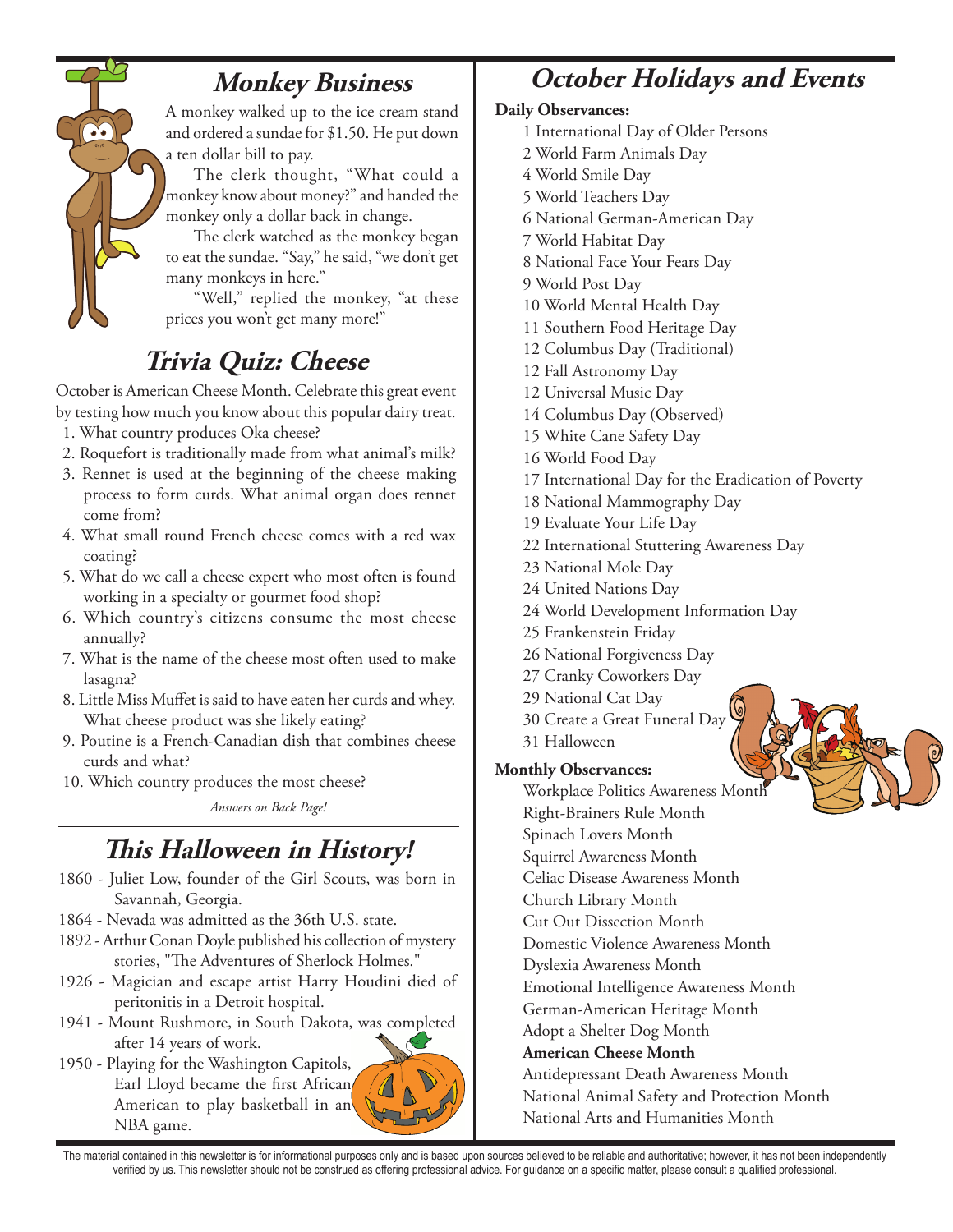# PacBlog

### **Answers to Your Most Frequently Asked Questions about Records Management**

PacBlog is the monthly web log of Pacific Records Storage To read this month's installment, please click the title below.

[https://pacific-records.com/answers-to-your-most](https://pacific-records.com/answers-to-your-most-frequently-asked-questions-about-records-management)[frequently-asked-questions-about-records-management](https://pacific-records.com/answers-to-your-most-frequently-asked-questions-about-records-management)

You may also access the PacBlog at the URL below. There you will find this month's installment along with archives of previous installments.

**http://pacific-records.com/category/pacnews**

## **Have A Question For Us?**

We love to hear from all our good friends and clients who enjoy reading our monthly newsletter. If you have a question related to off-site document storage, shredding, media vaulting, or document imaging, please feel free to give us a call or send us an email.

**(888) 893-6054 or info@pacific-records.com**

### **Do You Want To Win A \$25 Amazon Gift Card?**



Each month we'll give you a new challenge of some type. All those who reply with a correct answer are eligible to win. At the end of the month we'll draw a lucky name.

> Here is this month's challenge: Why was the ghost wearing a Band-Aid?

**"They both hand out sentences!" Last Month's Answer to:**  *How is an English teacher like a judge?*

Email your answer to **info@pacific-records.com Last month's Winner: Xavier Molina**

*"There are three categories of fun: challenging fun, the most demanding and most rewarding type of fun; accommodating fun, which also takes effort; and relaxing fun, which requires no skill or action."*  —Gretchen Rubin

## **Frugal Sports**

Need your sports fix but finding yourself short on cash? Check out your local college or university. You can get tickets to college sporting events for a fraction of what you'd pay for their professional counterparts. If you're really low on dough, consider taking in a game of a less popular sport, such as volleyball or gymnastics. These types of athletics generally cost less to see than the more traditional pastimes of baseball or football. And if got nothing but lint at the bottom or your pockets, you're probably looking for a free game. Try your local high school. Most games are open to the public for free or for a nominal charge. Oftentimes these "lesser" events are more interesting than watching the pros. Young athletes tend to take more risks and run more daring plays than older, reserved ones. These games often have far more character than the ones you shell out the big dollars for!



"Why can't they make a spell checker that knows how to check spells?"

## **3 months FREE secure Destruction services** *Get 3 months of free Secure Destruction service when you sign up for a new Secure Destruction account with a one-year agreement. Just mention this coupon! Email info@pacific-records.com for more information.*